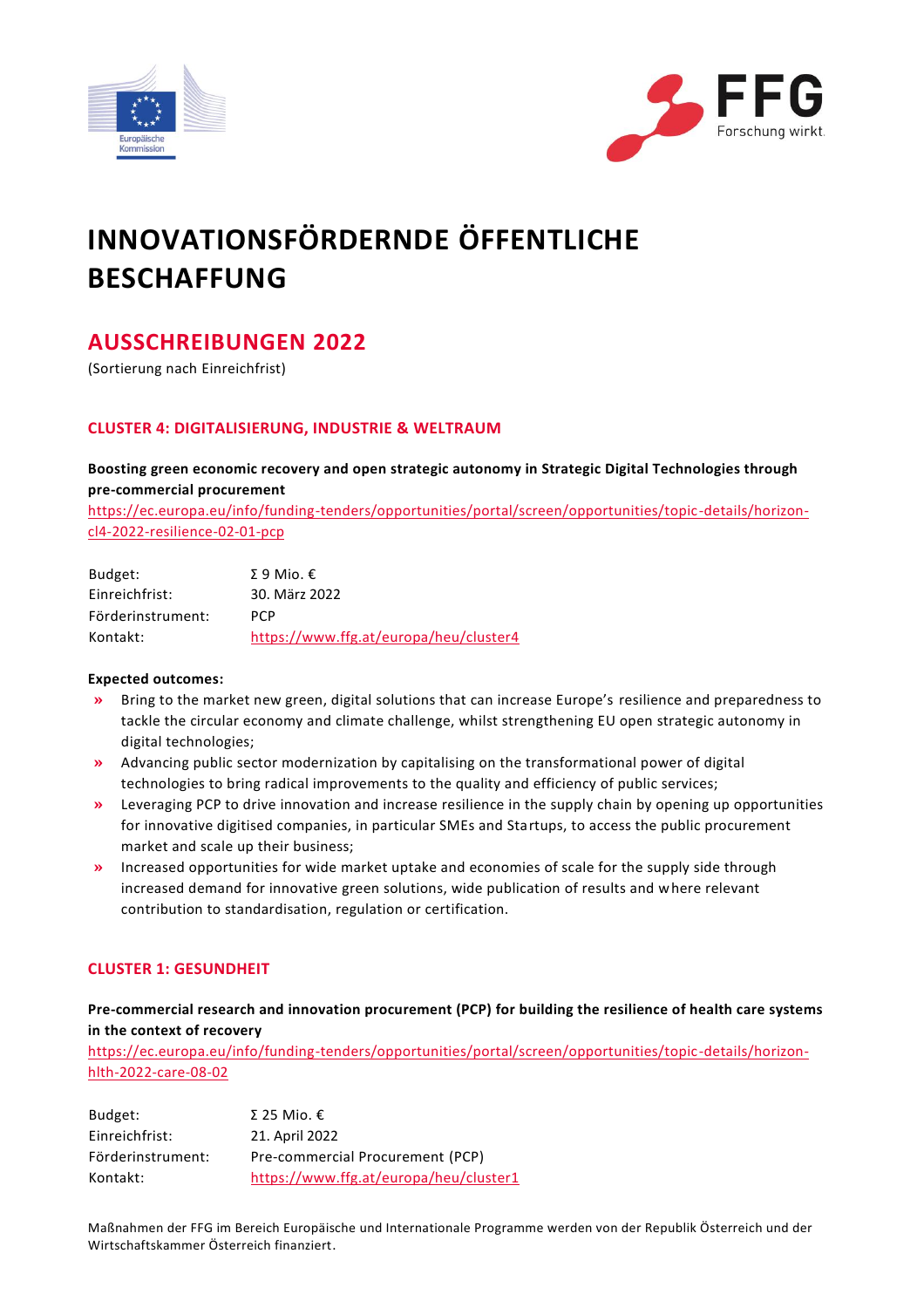



### **Expected Outcome:**

- **»** Public and private procurers in the area of health care procure the competitive development of marketready, sustainable, innovative solutions (materials, equipment, technologies and systems/practices) which are made in Europe and can improve the preparedness and resilience of health care systems in the context of the recovery;
- **»** European health and technology industry actors (including start-ups/SMEs) bring to the market secure, interoperable digital health care solutions (complying with relevant ethical and privacy protection standards) which are proven to improve health outcomes and access to care for patients;
- **»** Procurers facilitate the commercialisation of innovative solutions at a large scale (EU/international) by their successful suppliers through providing them with first customer references for the validation and first pilot deployment in multiple countries and health care settings;
- **»** Policymakers, health care providers and professionals, patients and their carers each in their respective areas – exchange and adopt good practices and the best solutions the market can deliver to improve the resilience of health care systems.

### **Public procurement of innovative solutions (PPI) for building the resilience of health care systems in the context of recovery**

[https://ec.europa.eu/info/funding-tenders/opportunities/portal/screen/opportunities/topic-details/horizon](https://ec.europa.eu/info/funding-tenders/opportunities/portal/screen/opportunities/topic-details/horizon-hlth-2022-care-08-03)[hlth-2022-care-08-03](https://ec.europa.eu/info/funding-tenders/opportunities/portal/screen/opportunities/topic-details/horizon-hlth-2022-care-08-03)

| Budget:           | Σ 15 Mio. $ε$                                    |
|-------------------|--------------------------------------------------|
| Einreichfrist:    | 21. April 2022                                   |
| Förderinstrument: | Public Procurement of Innovative Solutions (PPI) |
| Kontakt:          | https://www.ffg.at/europa/heu/cluster1           |

### **Expected Outcome:**

- **»** Public and private procurers in the area of health care deploy at a critical scale, innovative, market-ready solutions (materials, technologies and systems/practices), that are relevant to the preparedness and resilience of health care systems;
- **»** European health and technology industry actors (including start-ups/SMEs) bring to the market secure, interoperable digital health care solutions (complying with relevant ethical and privacy protection standards) which are proven to improve health outcomes and access to care for patients;
- **»** Procurers facilitate the commercialisation of innovative solutions at a large scale (EU/international) by their successful suppliers through providing them with customer references for the validation and first pilot deployment in multiple countries and health care settings;
- **»** Policymakers, health care providers and professionals, patients and their carers each in their respective areas – exchange and adopt good practices and the best solutions the market can deliver to improve the resilience of health care systems.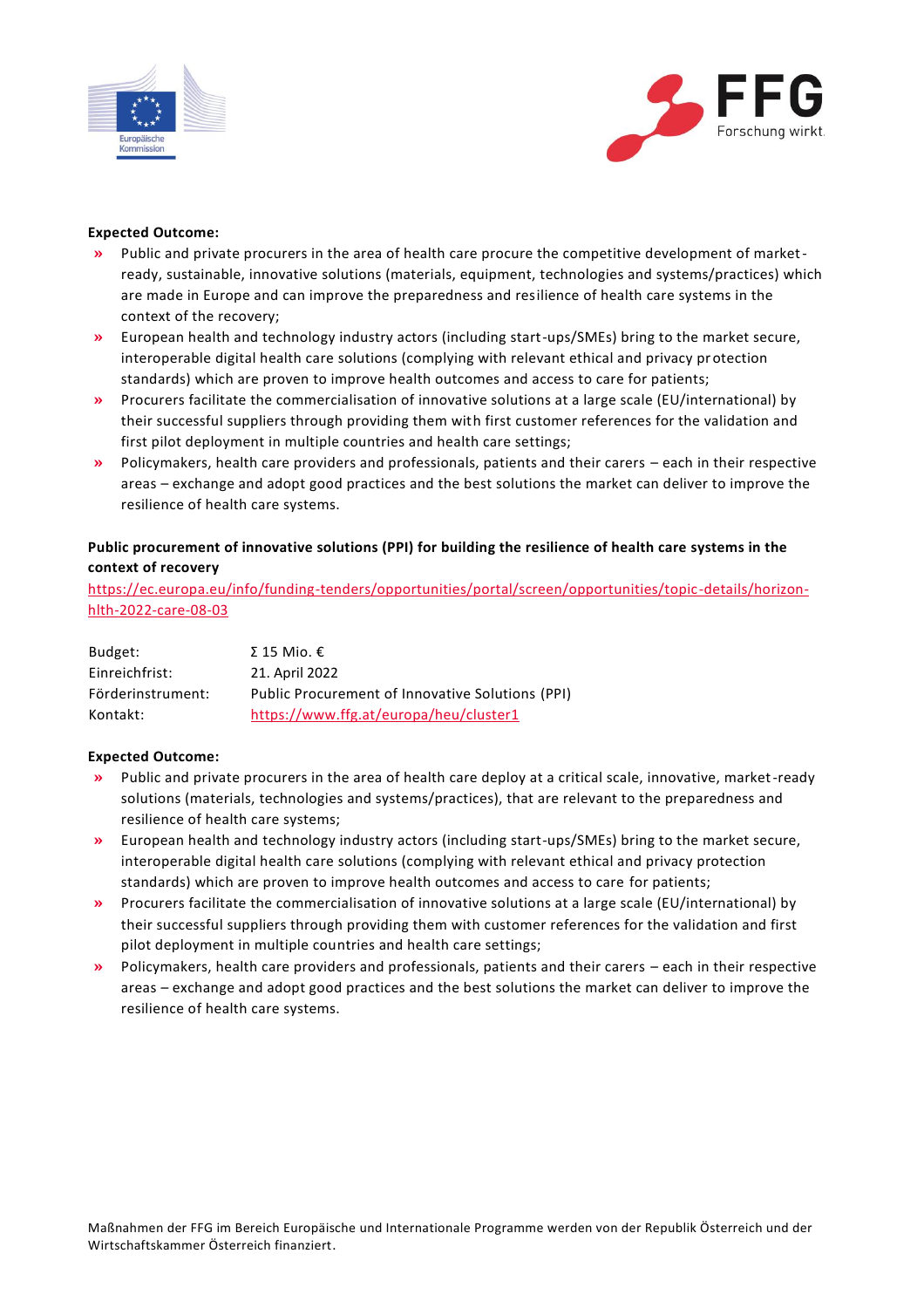



## **EUROPÄISCHES INNOVATIONS-ÖKOSYSTEM (EIE)**

### **Stimulating innovation procurement**

[https://ec.europa.eu/info/funding-tenders/opportunities/portal/screen/opportunities/topic-details/horizon](https://ec.europa.eu/info/funding-tenders/opportunities/portal/screen/opportunities/topic-details/horizon-eie-2022-connect-02-02)[eie-2022-connect-02-02](https://ec.europa.eu/info/funding-tenders/opportunities/portal/screen/opportunities/topic-details/horizon-eie-2022-connect-02-02)

| Budget:           | Σ 4.5 Mio. $\epsilon$                              |
|-------------------|----------------------------------------------------|
| Einreichfrist:    | 27. September 2022                                 |
| Förderinstrument: | HORIZON Programme Cofund Actions - Förderrate: 50% |
| Kontakt:          | https://www.ffg.at/europa/heu/eie                  |

### **Expected Outcome:**

- **»** Establishing long-term national and regional innovation procurement policy frameworks and integration of innovation procurement in sectoral policies;
- **»** Establishing action plans, including spending targets and monitoring systems to be implemented by different levels of public authorities; defined set of incentives mechanisms to stimulate innovation procurement;
- **»** Adoption and scale-up of joint procurement initiatives managed by national, regional, local authorities enabling innovations to be commercialised in the public (and also private) sector (and therefore providing market opportunities to European innovators and encouraging cross-European procurement);
- **»** Further engagement of public buyer's community with SMEs, start-ups, incubators and accelerators, research institutions in driving innovation demand and detecting the innovative solutions;
- **»** Improved SMEs' skills and capacity to identify buyers' needs, to facilitate access to the public buyers;
- **»** Improved buyers' skills and capacity to match their needs and challenges to possible technological solutions at the market and design innovative procurements;
- **»** Effective adoption of co-creation models to stimulate SMEs' response to buyer's needs and challenges;
- **»** Reduced gap between pilots, up-take and scale-up of projects.

### **CLUSTER 3: ZIVILE SICHERHEIT FÜR DIE GESELLSCHAFT**

### **Stronger grounds for pre-commercial procurement of innovative security technologies**

[https://ec.europa.eu/info/funding-tenders/opportunities/portal/screen/opportunities/topic-details/horizon](https://ec.europa.eu/info/funding-tenders/opportunities/portal/screen/opportunities/topic-details/horizon-cl3-2022-ssri-01-03)[cl3-2022-ssri-01-03](https://ec.europa.eu/info/funding-tenders/opportunities/portal/screen/opportunities/topic-details/horizon-cl3-2022-ssri-01-03)

| Budget:           | Σ 2 Mio. $ε$                           |
|-------------------|----------------------------------------|
| Einreichfrist:    | 23. November 2022                      |
| Förderinstrument: | Coordination and Support Actions (CSA) |
| Kontakt:          | https://www.ffg.at/europa/heu/cluster3 |

### **Expected Outcome:**

**»** Consolidated demand for innovative security technologies built on the aggregation of public buyers with a common need expressed in functional and/or operational terms without prescribing technical solutions;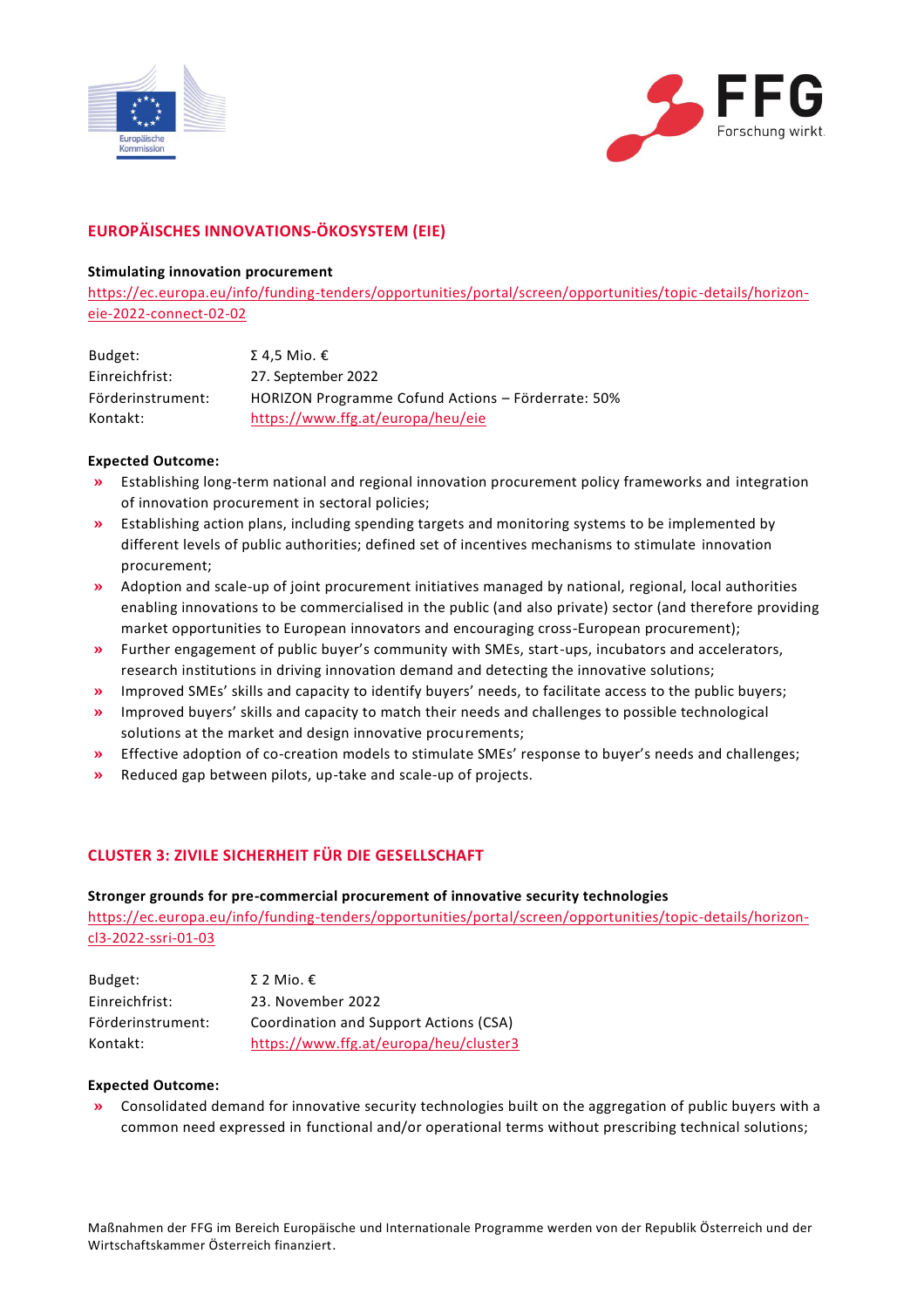



- **»** Better informed decision-making related to investment in innovative security technologies based on a better understanding of the potential EU-based supply of technical alternatives that could address common needs of EU public buyers;
- **»** Better informed decision-making related to investment in innovative security technologies based on an improved visibility of the potential demand in the EU market for common security technologies;
- **»** Increased capacity of EU public procurers to align requirements with industry and future products and to attract innovation and innovators from security and other sectors through common validation strategies, rapid innovation, experimentation and pre-commercial procurement.
- **»** Increased innovation capacity of EU public procurers through the availability of innovative tendering guidance, commonly agreed validation strategies and evidence-based prospects of further joint procurement of common security solutions.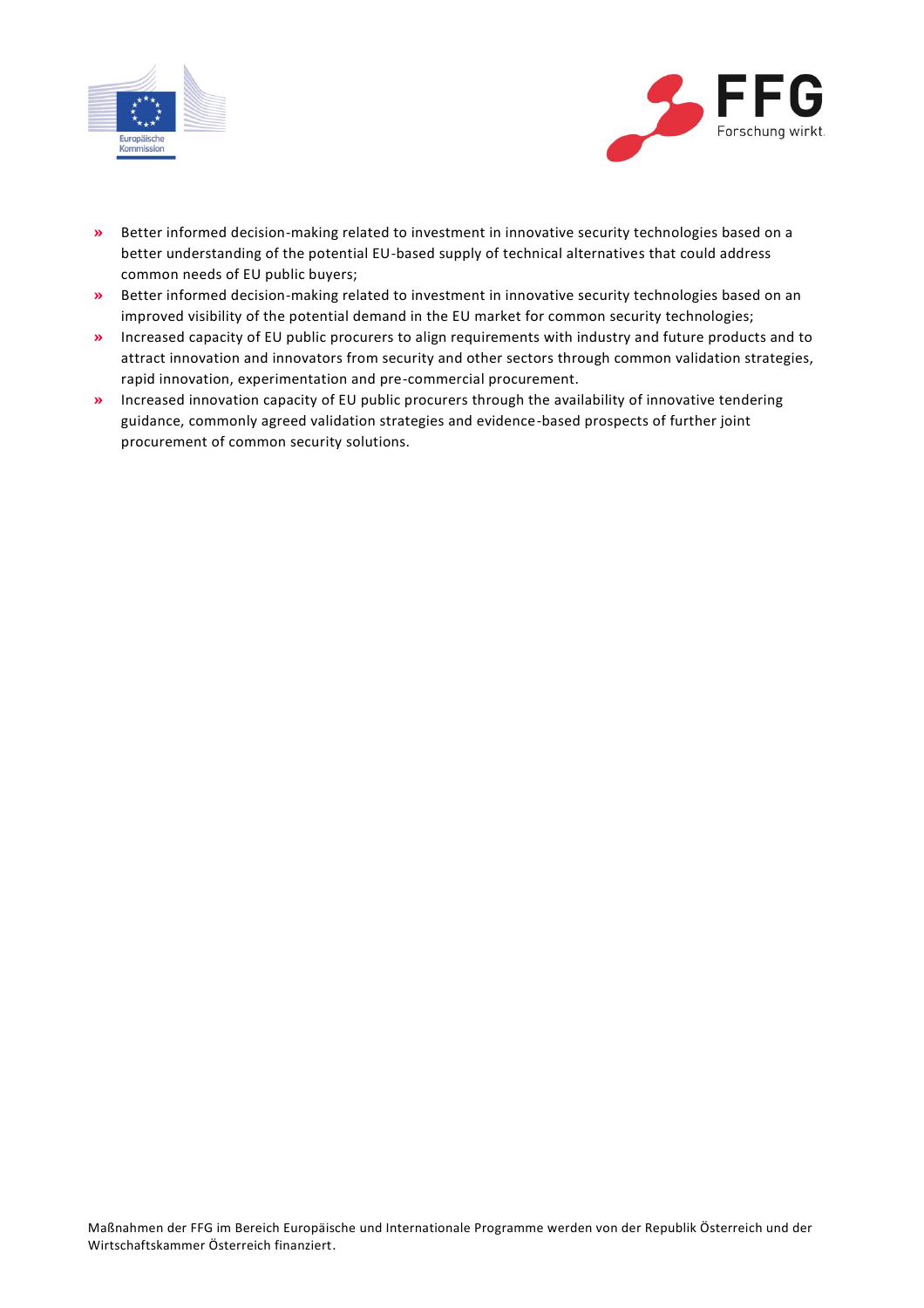



# **WEITERE AUSSCHREIBUNGEN IN ANDEREN PROGRAMMEN**

### **SINGLE MARKET PROGRAMME - SUPPORT TO BUSINESSES**

Kontakt: <https://www.ffg.at/europa/bmp>

### **Public procurement of Innovation Development**

[https://eismea.ec.europa.eu/funding-opportunities/calls-proposals/public-procurement-innovation](https://eismea.ec.europa.eu/funding-opportunities/calls-proposals/public-procurement-innovation-development_en)[development\\_en](https://eismea.ec.europa.eu/funding-opportunities/calls-proposals/public-procurement-innovation-development_en)

| Budget:           | Σ 4,0 Mio. € für2-3 Anträge               |
|-------------------|-------------------------------------------|
| Einreichfrist:    | 03. Mai 2022                              |
| Förderinstrument: | Single Market Programme – Förderrate: 50% |

### **SME friendly training for CPBs (Central Purchasing Body)**

[https://eismea.ec.europa.eu/funding-opportunities/calls-proposals/sme-friendly-training-central-purchasing-](https://eismea.ec.europa.eu/funding-opportunities/calls-proposals/sme-friendly-training-central-purchasing-bodies_en)

| bodies en         |                                           |
|-------------------|-------------------------------------------|
| Budget:           | Σ 2.0 Mio. $ε$                            |
| Einreichfrist:    | 18. Mai 2022                              |
| Förderinstrument: | Single Market Programme – Förderrate: 90% |

### **Socially responsible public procurement**

| Budget:           | Σ 3.5 Mio. $ε$                                  |
|-------------------|-------------------------------------------------|
| Einreichfrist:    | Ausschreibungsstart geplant für 2. Quartal 2022 |
| Förderinstrument: | Single Market Programme – Förderrate: 90%       |

### **Setting up of a Big Public Buyers collaboration network for strategic public procurement**

| Budget:           | Σ 4,4 Mio. €                                    |
|-------------------|-------------------------------------------------|
| Einreichfrist:    | Ausschreibungsstart geplant für 1. Quartal 2022 |
| Förderinstrument: | Single Market Programme                         |

### Informationsstand Februar 2022

### *Nutzungsbedingungen*

*Das vorliegende Dokument wurde von den Mitarbeiter:innen des FFG Bereichs "Europäische und Internationale Programme" nach bestem Wissen und Gewissen erstellt und wird der Öffentlichkeit zur Erleichterung des Einstiegs in Horizon Europe, das EU-Programm für Forschung und Innovation, sowie für die multilateralen Initiativen auf europäischer Ebene unentgeltlich und zur nicht-kommerziellen Nutzung zur Verfügung gestellt. Dieses Dokument ersetzt nicht die Lektüre der einzelnen Arbeitsprogramme. Die FFG behält sich vor, Teile des Dokuments oder das gesamte Dokument jederzeit zu verändern, zu ergänzen, zu löschen oder dieses ohne vorherige Ankündigung zeitweise oder endgültig einzustellen. Die Veröffentlichung, Vervielfältigung oder Weiterverbreitung des Dokuments oder Inhalte daraus hat in Absprache mit der FFG zu erfolgen.*

### *Disclaimer*

*Es wird keine Gewähr für die Richtigkeit, Vollständigkeit und Aktualität der Angaben übernommen. Jede Haftung für Schäden, die durch Nutzung oder Nichtnutzung der dargestellten Informationen oder durch fehlerhafte oder unvollständige Informationen verursacht wurden, ist ausgeschlossen*.

Maßnahmen der FFG im Bereich Europäische und Internationale Programme werden von der Republik Österreich und der Wirtschaftskammer Österreich finanziert.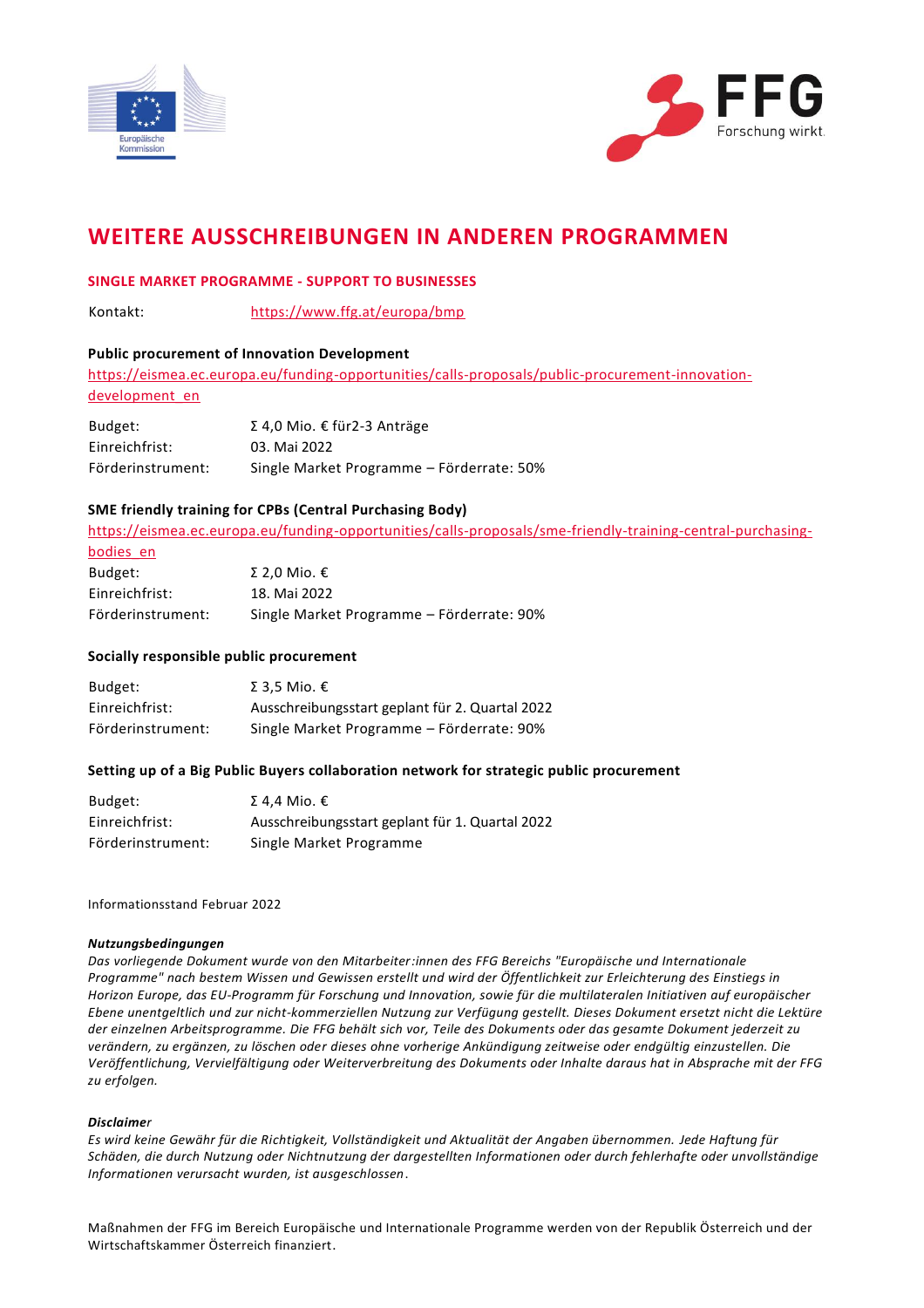

–



# **INNOVATIONSFÖRDERNDE ÖFFENTLICHE BESCHAFFUNG**

Das öffentliche Beschaffungswesen spielt eine zentrale Rolle für die Gesamtwirtschaftsleistung der Europäischen Union. In Europa werden von Bund, Ländern, Gemeinden und öffentlichen Unternehmen jedes Jahr Güter und Dienstleistungen in Höhe von rund 18 % des BIP eingekauft. Dieses Potenzial soll genutzt werden, um die Entwicklung von innovativen Produkten für die öffentliche Verwaltung zu fördern und dadurch wichtige Innovationsimpulse für die Wirtschaft zu setzen.

Im Europäischen Rahmenprogramm für Forschung und Innovation, Horizon Europe, werden verstärkt Impulse gesetzt, um der öffentlichen Verwaltung den Zugang zu Innovationen und zukunftsweisende Dienstleistungen zu ermöglichen. Gleichzeitig soll durch diese Instrumente der öffentliche Sektor moderner und effizienter gestaltet werden, um zukünftige technologische und gesellschaftliche Herausforderungen bewältigen zu können. Mit den Instrumenten "Pre-Commercial Procurement (PCP)" und "Public Procurement of Innovative Solutions (PPI)" fördert die Europäische Kommission (EK) öffentliche Auftraggeber:innen, um noch nicht am Markt verfügbare Innovationen entwickeln zu lassen oder um vielversprechende, innovative Lösungen zu beschaffen. Zur Vorbereitung dieser Aktivitäten und zur Vernetzung werden öffentliche Auftraggeber:innen durch spezifische Koordinierungs- und Unterstützungsmaßnahmen (Coordination and Support Actions - CSAs) unterstützt. Eine PCP oder PPI Ausschreibung gliedert sich in mehrere Phasen und umfasst die Designphase, die Entwicklung des Prototypen und die Testphase.



Die öffentlichen Auftraggeber:innen, die sich an einer PCP oder PPI Ausschreibung beteiligen, müssen zunächst die Herausforderungen und die gesuchten technologischen Erfordernisse spezifizieren. Hierzu ist es erforderlich, bestehende Lösungsansätze mit Hilfe einer Markterkundung (Open Market Consultation) zu erheben. Basierend auf den Ergebnissen wird ein Aufruf zur Einreichung von Projektvorschlägen (Call for Tender) von den öffentlichen Beschaffer:innen veröffentlicht. Im Rahmen des Call for Tender können die Anbieter:innen von innovativen Technologien und Dienstleistungen ihre Lösungsvorschläge einreichen.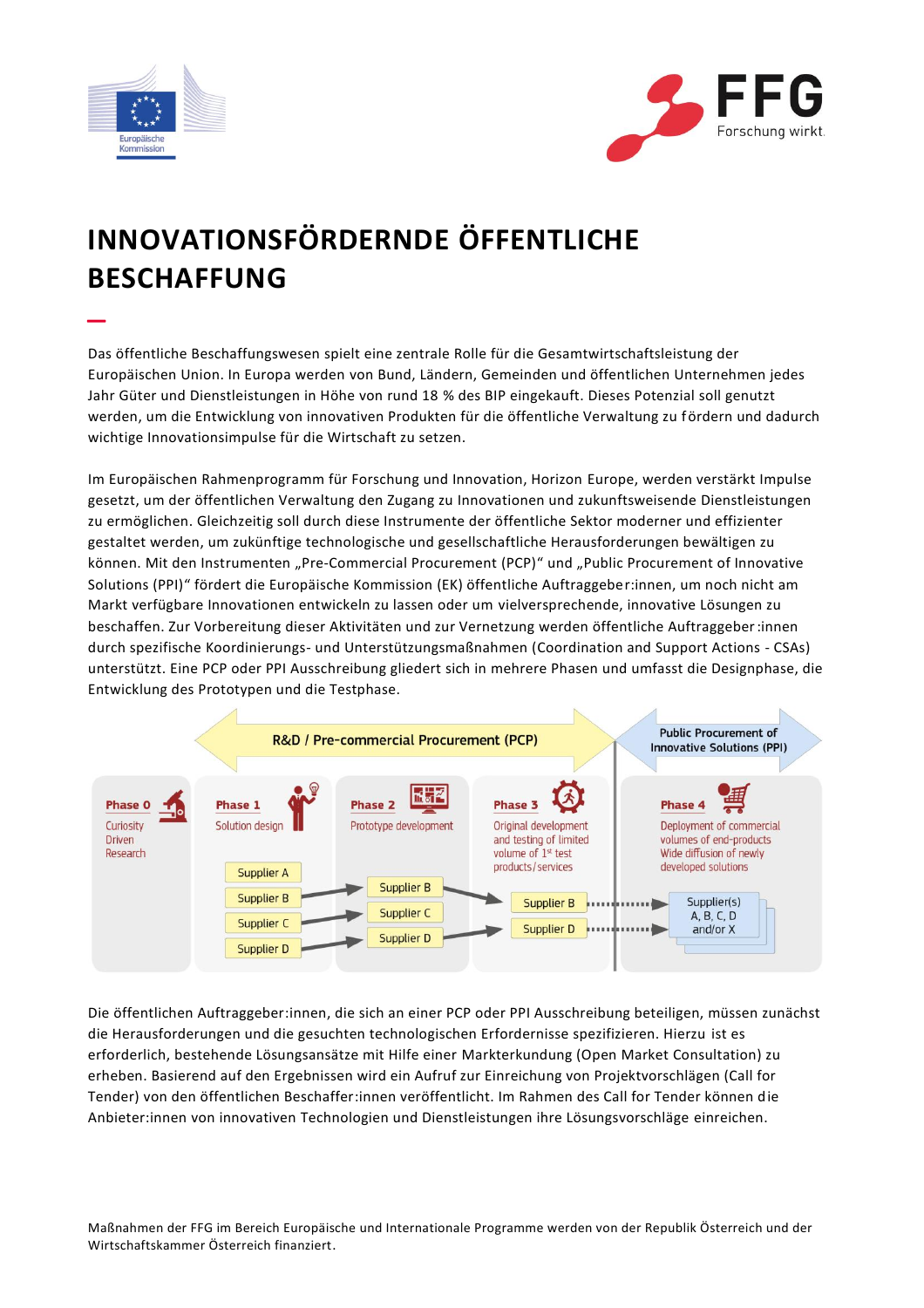



# **PRE-COMMERCIAL PROCUREMENT (PCP)**

Im Rahmen einer PCP Action erhalten öffentliche Auftraggeber:innen für die Entwicklung von Produkten und Dienstleistungen, die es auf dem Markt noch nicht gibt und die erst für einen spezifischen Einsatzzweck entwickelt werden müssen, eine Förderung von der EK.

In einem mehrstufigen Wettbewerbsverfahren werden mehrere Projekte von der der Idee, über die Entwicklung von Prototypen, bis hin zu ersten Testprodukten gefördert. Die Beschaffung des Endproduktes ist nicht mehr Teil dieses Verfahrens.

PCP Actions richten sich an öffentliche Beschaffer:innen und es gelten i.R. folgende Rahmenbedingungen:

- **»** Internationales Konsortium von mindestens 3 voneinander unabhängigen Rechtspersonen aus unterschiedlichen EU Mitgliedsstaaten bzw. zu Horizon Europe assoziierten Staaten, davon mind. 1 öffentliche Einrichtungen, zusätzlich können 1 oder mehrere private oder gemeinnützige Einrichtungen involviert sein.
- **»** Der Fördervertrag (Grant Agreement) wird zwischen dem Beschaffer:innen-Konsortium und der EK abgeschlossen
- **»** Förderung: 100 % der direkten Kosten (Vorbereitungsphase plus Durchführungsphase)
- **»** Förderung der indirekten Kosten mit pauschal 25 %
- **»** Gemeinsame Ausschreibung von F&E Dienstleistungen (Call for Tender) in mehreren Phasen
- **»** Veröffentlichung der Ausschreibung(en) im EU Amtsblatt
- **»** Anbieter:innen dürfen nicht in die Gestaltung der Ausschreibung involviert sein (bzw. nicht Teil des Beschaffer:innen-Konsortiums sein)

### **PUBLIC PROCUREMENT OF INNOVATIVE SOLUTIONS – (PPI)**

Im Rahmen der PPI Actions agieren die öffentlichen Beschaffer:innen als "Erstkäufer:innen" für innovative Produkte und Dienstleistungen, die es auf dem Markt bereits als Testprodukte gibt oder die neu auf den Markt gebracht werden. Die F&E Phase ist bereits abgeschlossen. Das Konsortium aus Beschaffer:innen definiert die Kriterien für das Auswahlverfahren und schreibt die zu beschaffende Innovation öffentlich aus.

PPI Actions richten sich an öffentliche Beschaffer:innen und es gelten folgende Rahmenbedingungen:

- **»** Internationales Konsortium von mindestens 3 voneinander unabhängigen Rechtspersonen aus unterschiedlichen EU Mitgliedsstaaten bzw. zu Horizon Europe assoziierten Staaten, davon mind. 1 öffentliche Einrichtung, zusätzlich können 1 oder mehrere private oder gemeinnützige Einrichtungen involviert sein.
- **»** Der Fördervertrag (Grant Agreement) wird zwischen dem Beschaffer:innen-Konsortium und der EK abgeschlossen
- **»** Förderung: 50% der direkten Kosten (Vorbereitungsphase plus Durchführungsphase)
- **»** Förderung der indirekten Kosten mit pauschal 25 %
- **»** Gemeinsame Ausschreibung und Beschaffung (Call for Tender)
- **»** Veröffentlichung der Ausschreibung(en) im EU Amtsblatt
- **»** Anbieter:innen dürfen nicht in die Gestaltung der Ausschreibung involviert sein (bzw. nicht Teil des Beschaffer:innen-Konsortiums sein)
- **»** Evaluierung der Ausschreibung nach bestem Preis-Leistungs-Verhältnis
- **»** Auswahl von mehreren Lösungen möglich